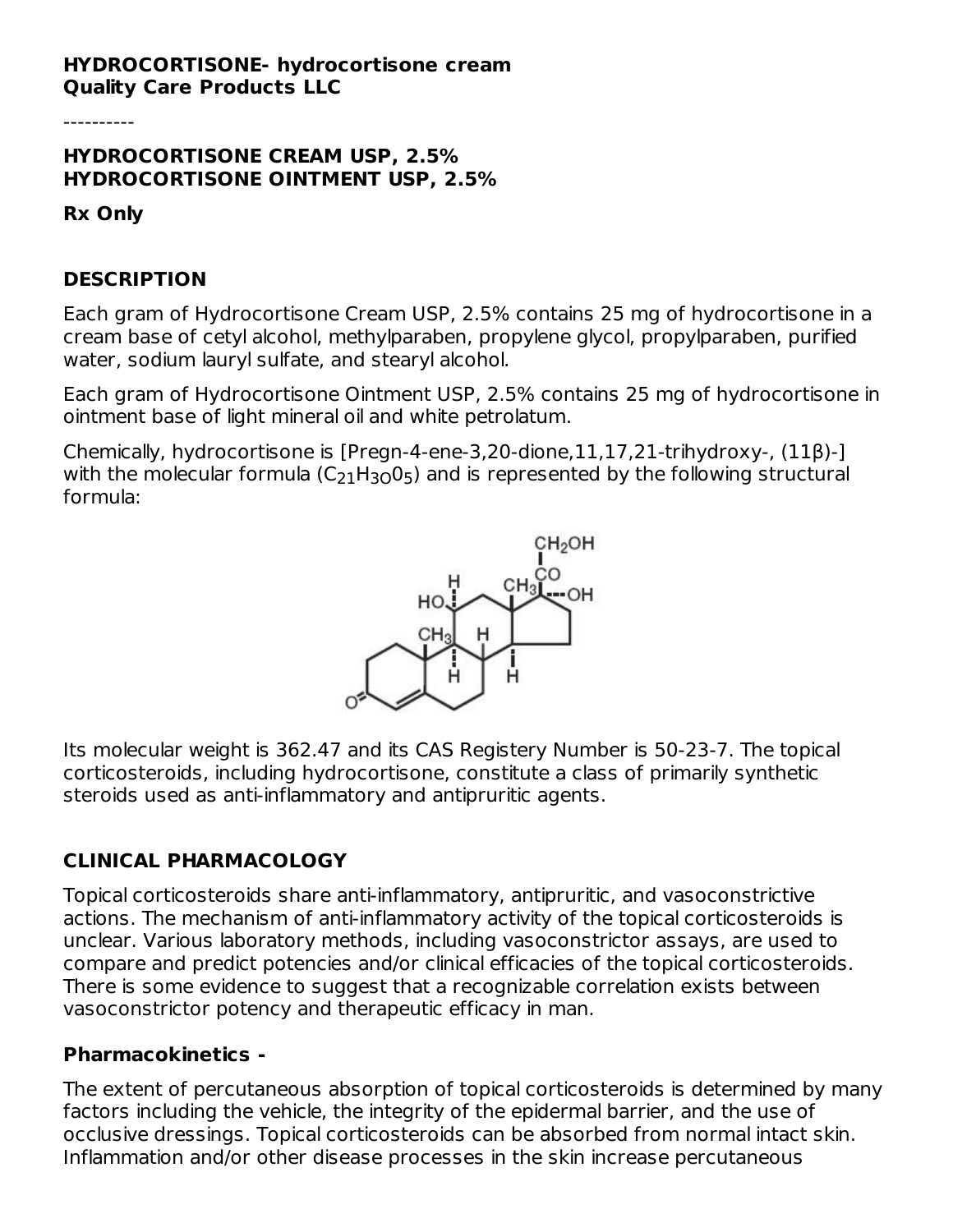absorption. Occlusive dressings substantially increase the percutaneous absorption of topical corticosteroids. Thus, occlusive dressings may be a valuable therapeutic adjunct for treatment of resistant dermatoses (see DOSAGE AND ADMINISTRATION).

Once absorbed through the skin, topical corticosteroids are handled through pharmacokinetic pathways similar to systematically administered corticosteroids. Corticosteroids are bound to plasma proteins in varying degrees. Corticosteroids are metabolized primarily in the liver and are then excreted by the kidneys. Some of the topical corticosteroids and their metabolites are also excreted into the bile.

# **INDICATIONS AND USAGE**

Topical corticosteroids are indicated for the relief of the inflammatory and pruritic manifestations of corticosteroid-responsive dermatosis.

# **CONTRAINDICATIONS**

Topical corticosteroids are contraindicated in those patients with a history of hypersensitivity to any of the components of the preparation.

# **PRECAUTIONS**

#### **General -**

Systemic absorption of topical corticosteroids has produced reversible hypothalamicpituitary-adrenal (HPA) axis suppression, manifestations of Cushing's syndrome, hyperglycemia, and glucosuria in some patients. Conditions which augment systemic absorption include the application of the more potent steroids, use over large surface areas, prolonged use, and the addition of occlusive dressings.

Therefore, patients receiving a large dose of a potent topical steroid applied to a large surface area or under an occlusive dressing should be evaluated periodically for evidence of HPA axis suppression by using the urinary free cortisol and ACTH stimulation tests. If HPA axis suppression is noted, an attempt should be made to withdraw the drug, to reduce the frequency of application, or to substitute a less potent steroid. Recovery of HPA axis function is generally prompt and complete upon discontinuation of the drug. Infrequently, signs and symptoms of steroid withdrawal may occur, requiring supplemental systemic corticosteroids.

Children may absorb proportionally larger amounts of topical corticosteroids and thus be more susceptible to systemic toxicity (see PRECAUTIONS - Pediatric Use). If irritation develops, topical corticosteroids should be discontinued and appropriate therapy instituted.

In the presence of dermatological infections, the use of an appropriate antifungal or antibacterial agent should be instituted. If a favorable response does not occur promptly, the corticosteroid should be discontinued until the infection has been adequately controlled.

## **Information for the Patient -**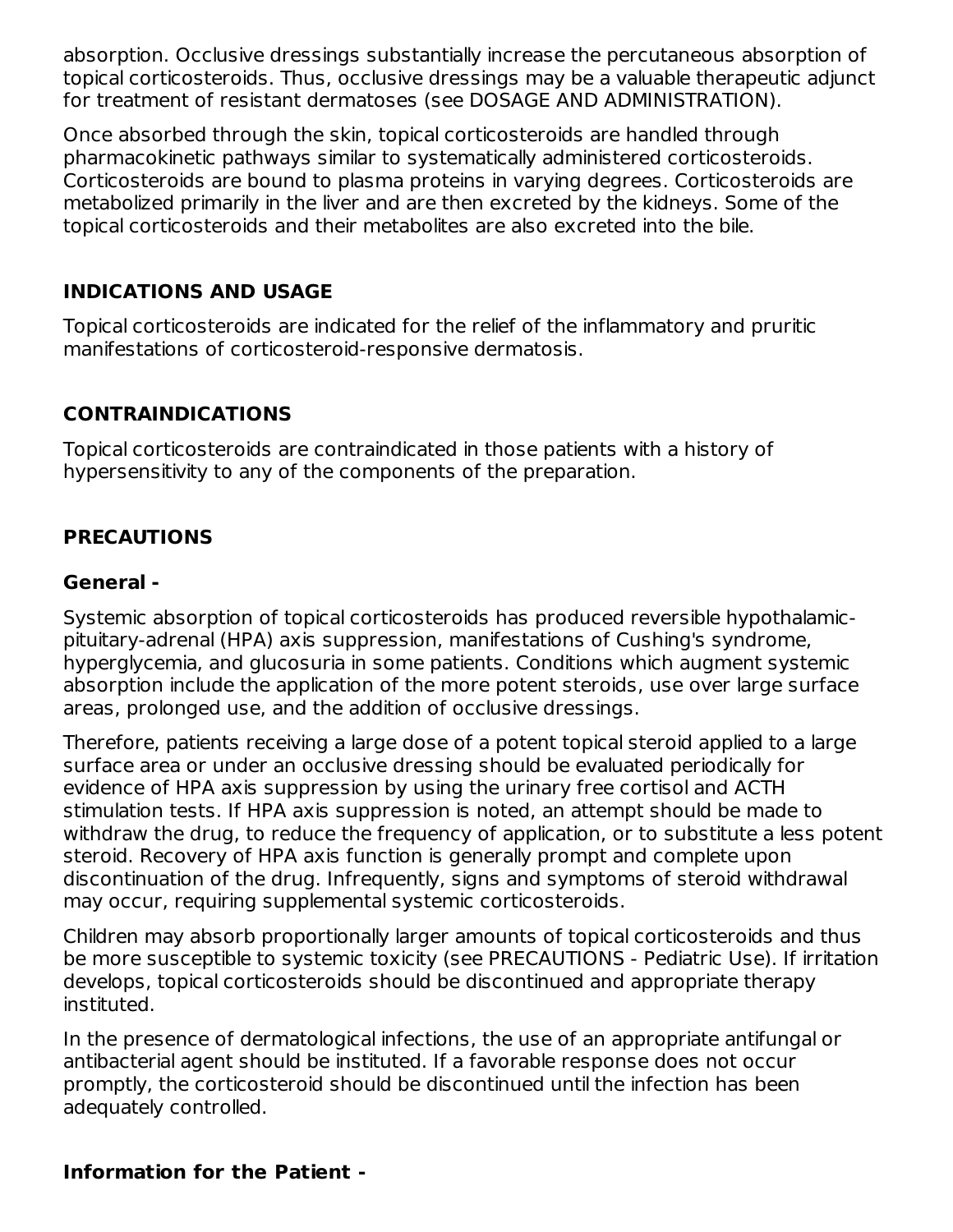Patients using topical corticosteroids should receive the following information and instructions:

1. This medication is to be used as directed by the physician. It is for external use only. Avoid contact with the eyes.

2. Patients should be advised not to use this medication for any disorder other than for which it was prescribed.

3. The treated skin area should not be bandaged or otherwise covered or wrapped as to be occlusive unless directed by the physician.

4. Patients should report any signs of local adverse reactions, especially under occlusive dressing.

5. Parents of pediatric patients should be advised not to use tight-fitting diapers or plastic pants on a child being treated in the diaper area, as these garments may constitute occlusive dressings.

# **Laboratory Tests**

The following tests may be helpful in evaluating the HPA axis suppression:

Urinary free cortisol test ACTH stimulation test

# **Carcinogenesis, Mutagenesis, Impairment of Fertility -**

Long-term animal studies have not been performed to evaluate the carcinogenic potential or the effect on fertility of topical corticosteroids.

Studies to determine mutagenicity with prednisolone and hydrocortisone have revealed negative results.

# **Pregnancy:**

# **Teratogenic Effects:**

## Pregnancy category C -

Corticosteroids are generally teratogenic in laboratory animals when administered systemically at relatively low dosage levels. The more potent corticosteroids have been shown to be teratogenic after dermal application in laboratory animals. There are no adequate and well-controlled studies in pregnant women on teratogenic effects from topically applied corticosteroids. Therefore, topical corticosteroids should be used during pregnancy only if the potential benefit justifies the potential risk to the fetus. Drugs of this class should not be used extensively on pregnant patients, in large amounts, or for prolonged periods of time.

# **Nursing Mothers -**

It is not known whether topical administration of corticosteroids could result in sufficient systemic absorption to produce detectable quantities in breast milk. Systemically administered corticosteroids are secreted into breast milk in quantities not likely to have a deleterious effect on the infant. Nevertheless, caution should be exercised when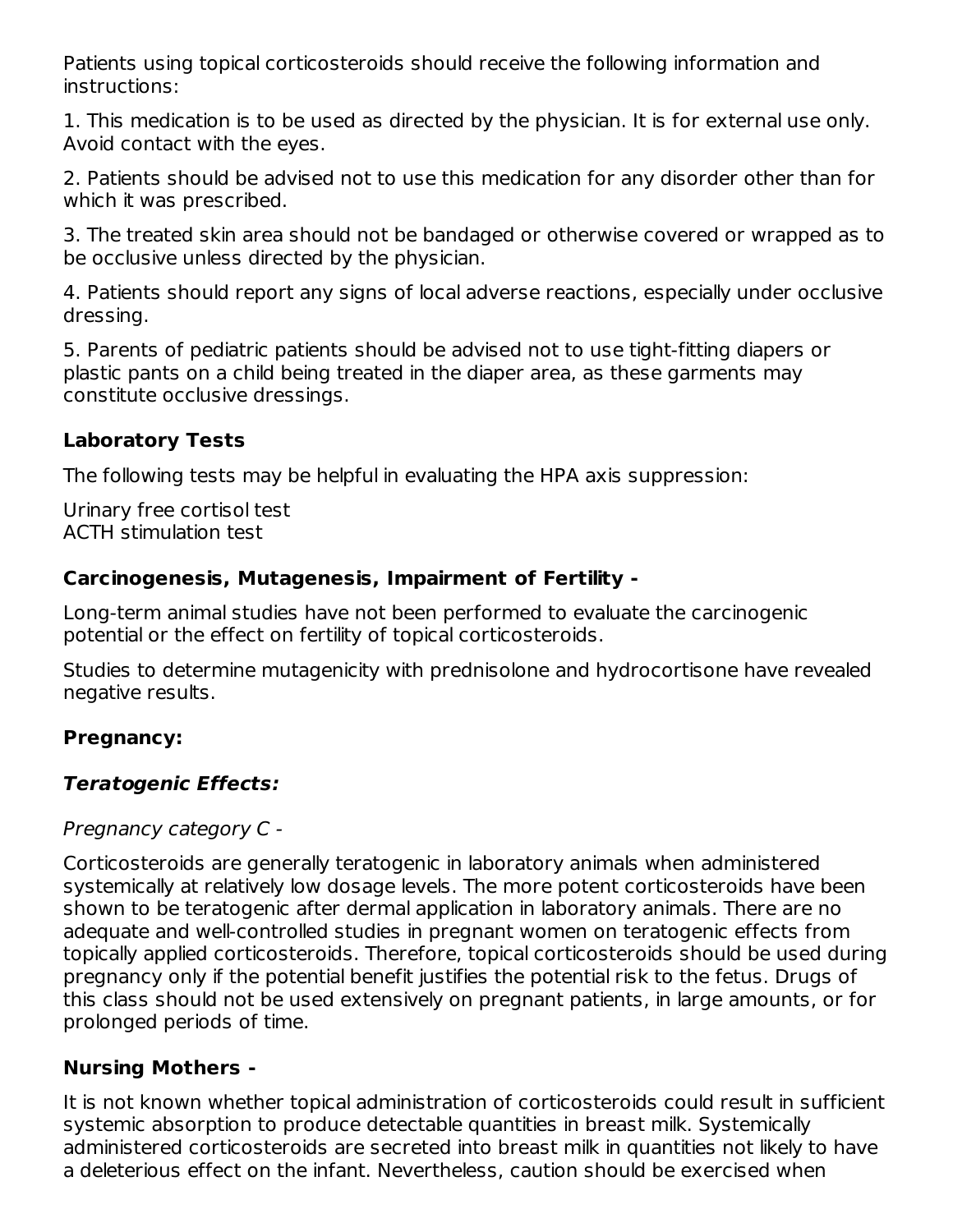topical corticosteroids are administered to a nursing woman.

## **Pediatric Use -**

Pediatric patients may demonstrate greater susceptibility to topical corticosteroidinduced HPA axis suppression and Cushing's syndrome than mature patients because of a larger skin surface area to body weight ratio.

Hypothalamic-pituitary-adrenal (HPA) axis suppression, Cushing's syndrome, and intracranial hypertension have been reported in pediatric patients receiving topical corticosteroids. Manifestations of adrenal suppression in pediatric patients include linear growth retardation, delayed weight gain, low plasma cortisol levels, and absence of response to ACTH stimulation. Manifestations of intracranial hypertension include bulging fontanelles, headaches, and bilateral papilledema.

Administration of topical corticosteroids to pediatric patients should be limited to the least amount compatible with an effective therapeutic regimen. Chronic corticosteroid therapy may interfere with the growth and development of pediatric patients.

# **ADVERSE REACTIONS**

The following local adverse reactions are reported infrequently with topical corticosteroids, but may occur more frequently with the use of occlusive dressings. These reactions are listed in an approximate decreasing order of occurrence: burning, itching, irritation, dryness, folliculitis, hypertrichosis, acneiform eruptions, hypopigmentation, perioral dermatitis, allergic contact dermatitis, maceration of the skin, secondary infection, skin atrophy, striae, and miliaria.

# **OVERDOSAGE**

Topically applied corticosteroids can be absorbed in sufficient amounts to produce systemic effects (see PRECAUTIONS).

# **DOSAGE AND ADMINISTRATION**

Topical corticosteroids are generally applied to the affected area as a thin film from two to four times daily depending on the severity of the condition. Occlusive dressings may be used for the management of psoriasis or recalcitrant conditions. If an infection develops, the use of occlusive dressings should be discontinued and appropriate antimicrobial therapy instituted.

## **HOW SUPPLIED**

Hydrocortisone Cream USP, 2.5% is available as follows:

55700-321-30

Hydrocortisone Ointment USP, 2.5% is available as follows:

## **STORAGE**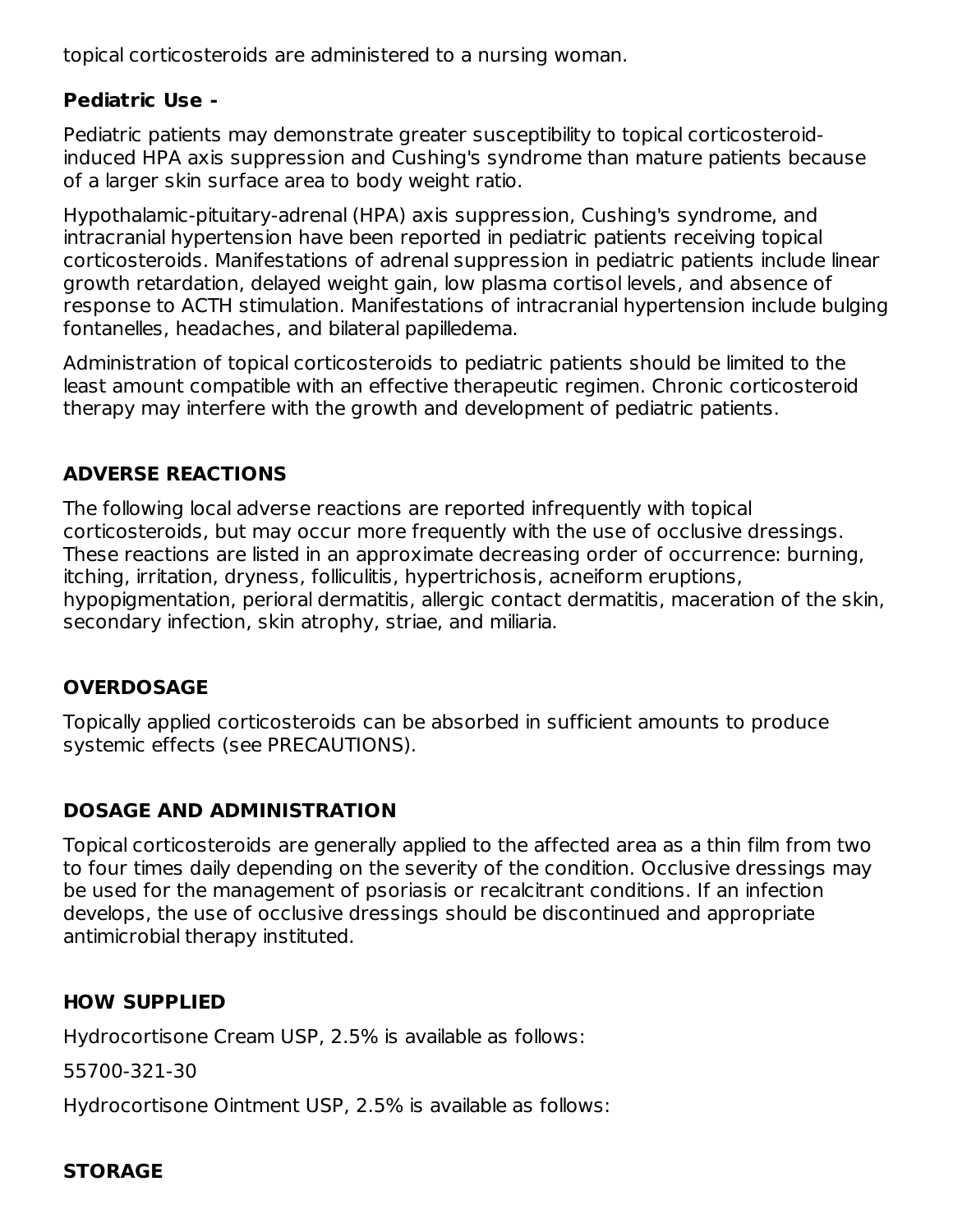Store at 20-25°C (68-77°F) [see USP Controlled Room Temperature].

Keep out of the reach of children.

Manufactured By Perrigo

Bronx, NY 10457

Distributed By Perrigo

Allegan, MI 49010 · www.perrigo.com

Rev. 08-15

:1F300 RC JX1

|                   | Packaged and Distributed by Zuality Care Products, LLC 1-800-337-8603                                                                                                                               |                                                                                                             |
|-------------------|-----------------------------------------------------------------------------------------------------------------------------------------------------------------------------------------------------|-------------------------------------------------------------------------------------------------------------|
|                   | <b>Holland, OH 43528</b><br>Warning: Keep out of children's reach.<br><b>HYDROCORTISONE CREAM USP.</b><br>Store at 68-77 degrees F.<br>Consult with a physician. See manufacturer's insert.<br>2.5% |                                                                                                             |
|                   | GTIN: 00355700321307                                                                                                                                                                                |                                                                                                             |
| NDC: 55700-321-30 |                                                                                                                                                                                                     |                                                                                                             |
| Serial:           | NET WT 28 g                                                                                                                                                                                         |                                                                                                             |
| Lot:              |                                                                                                                                                                                                     |                                                                                                             |
| EXP: H            | Rx only                                                                                                                                                                                             |                                                                                                             |
|                   | Each gram contains 25 mg of Hydrocortisone<br>CETYL ALCOHOL, STEARYL ALCOHOL                                                                                                                        | <b>ANGELO ANGELIA KATAling Parties Second Angeles Second Angeles Second Angeles Second Angeles Second A</b> |
|                   | Mfr by: Perrigo, Bronx, NY 10457<br>Dist. by: Perrigo, Allegan, MI 49010                                                                                                                            |                                                                                                             |

# **HYDROCORTISONE**

hydrocortisone cream

| <b>Product Information</b>                                         |                                                                                  |  |  |                          |                        |  |
|--------------------------------------------------------------------|----------------------------------------------------------------------------------|--|--|--------------------------|------------------------|--|
| <b>Product Type</b>                                                | <b>Item Code</b><br><b>HUMAN PRESCRIPTION</b><br><b>DRUG</b><br>004)<br>(Source) |  |  | NDC:55700-321(NDC:45802- |                        |  |
| <b>Route of Administration</b>                                     | <b>TOPICAL</b>                                                                   |  |  |                          |                        |  |
|                                                                    |                                                                                  |  |  |                          |                        |  |
|                                                                    |                                                                                  |  |  |                          |                        |  |
| <b>Active Ingredient/Active Moiety</b>                             |                                                                                  |  |  |                          |                        |  |
| <b>Ingredient Name</b><br><b>Basis of Strength</b>                 |                                                                                  |  |  |                          | <b>Strength</b>        |  |
| HYDROCORTISONE (UNII: W4X0X7BPJ) (HYDROCORTISONE - UNII:W4X0X7BPJ) |                                                                                  |  |  | <b>HYDROCORTISONE</b>    | $25 \text{ mg}$ in 1 g |  |
|                                                                    |                                                                                  |  |  |                          |                        |  |
|                                                                    |                                                                                  |  |  |                          |                        |  |
| <b>Inactive Ingredients</b>                                        |                                                                                  |  |  |                          |                        |  |
|                                                                    | <b>Ingredient Name</b>                                                           |  |  |                          | <b>Strength</b>        |  |
| <b>WATER (UNII: 059QF0KO0R)</b>                                    |                                                                                  |  |  |                          |                        |  |
| <b>STEARYL ALCOHOL (UNII: 2KR89I4H1Y)</b>                          |                                                                                  |  |  |                          |                        |  |
| <b>PROPYLENE GLYCOL (UNII: 6DC90167V3)</b>                         |                                                                                  |  |  |                          |                        |  |
|                                                                    |                                                                                  |  |  |                          |                        |  |